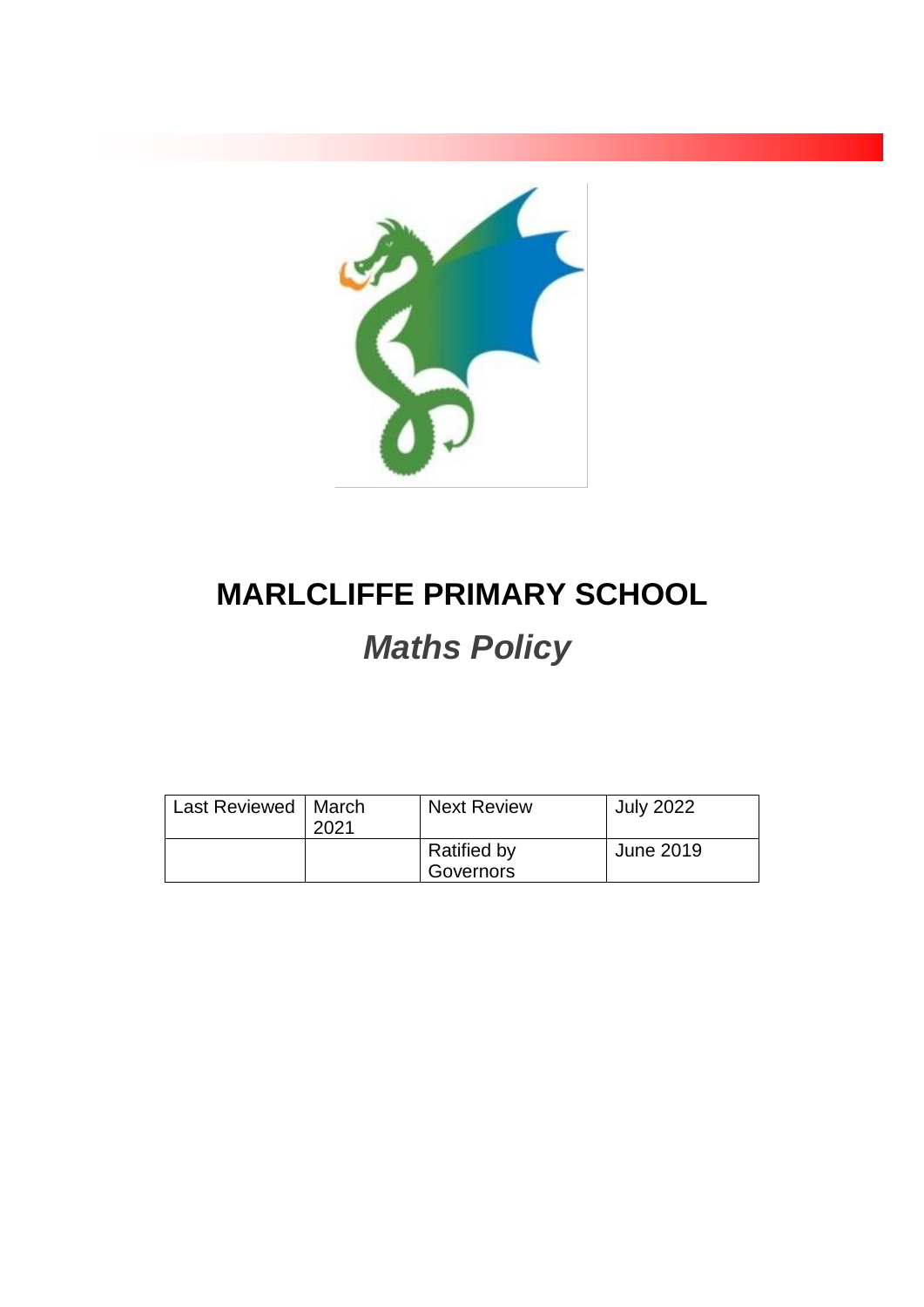# **Mathematics Policy**

'A high-quality mathematics education provides a foundation for understanding the world, the ability to reason mathematically, an appreciation of the beauty and power of mathematics, and a sense of enjoyment and curiosity about the subject.' (DfES 2014)

# **Aims:**

Our aims for maths at Marlcliffe Primary School are based on the 'The national curriculum in England - mathematics programme of study, KS1 and KS2 framework' document which is to ensure that all pupils:

- Become **fluent** in the fundamentals of mathematics, including through varied and frequent practice with increasingly complex problems over time, so that pupils develop conceptual understanding and the ability to recall and apply knowledge rapidly and accurately.
- **Reason** mathematically by following a line of enquiry, conjecturing relationships and generalisations, and developing an argument, justification or proof using mathematical language.
- Can **solve problems** by applying their mathematics to a variety of problems with increasing sophistication, including breaking down problems into a series of simpler steps and persevering in seeking solutions.

To achieve these aims, we strive to:

- Develop a numerate environment where mathematical risk-taking, creativity and logical thought are encouraged in order to develop independent learners.
- Secure fluency with numbers and the number system;
- Develop the ability to solve problems through decision-making, reasoning and logic in a range of contexts;
- Promote a positive and confident attitude to mathematics through celebrating achievement, supporting and challenging all pupils
- Develop mathematical communication through speaking and listening, practical activities and recording work.

# **TEACHING and LEARNING: Mathematics Mastery Approach**

At the centre of the mastery approach to the teaching of mathematics is the belief that all children have the potential to succeed. They should have access to the same curriculum content and, rather than being extended with new learning, they should deepen their conceptual understanding by tackling challenging and varied problems. Similarly, with calculation strategies, children must not simply rote learn procedures but demonstrate their understanding of these procedures through the use of concrete materials and pictorial representations.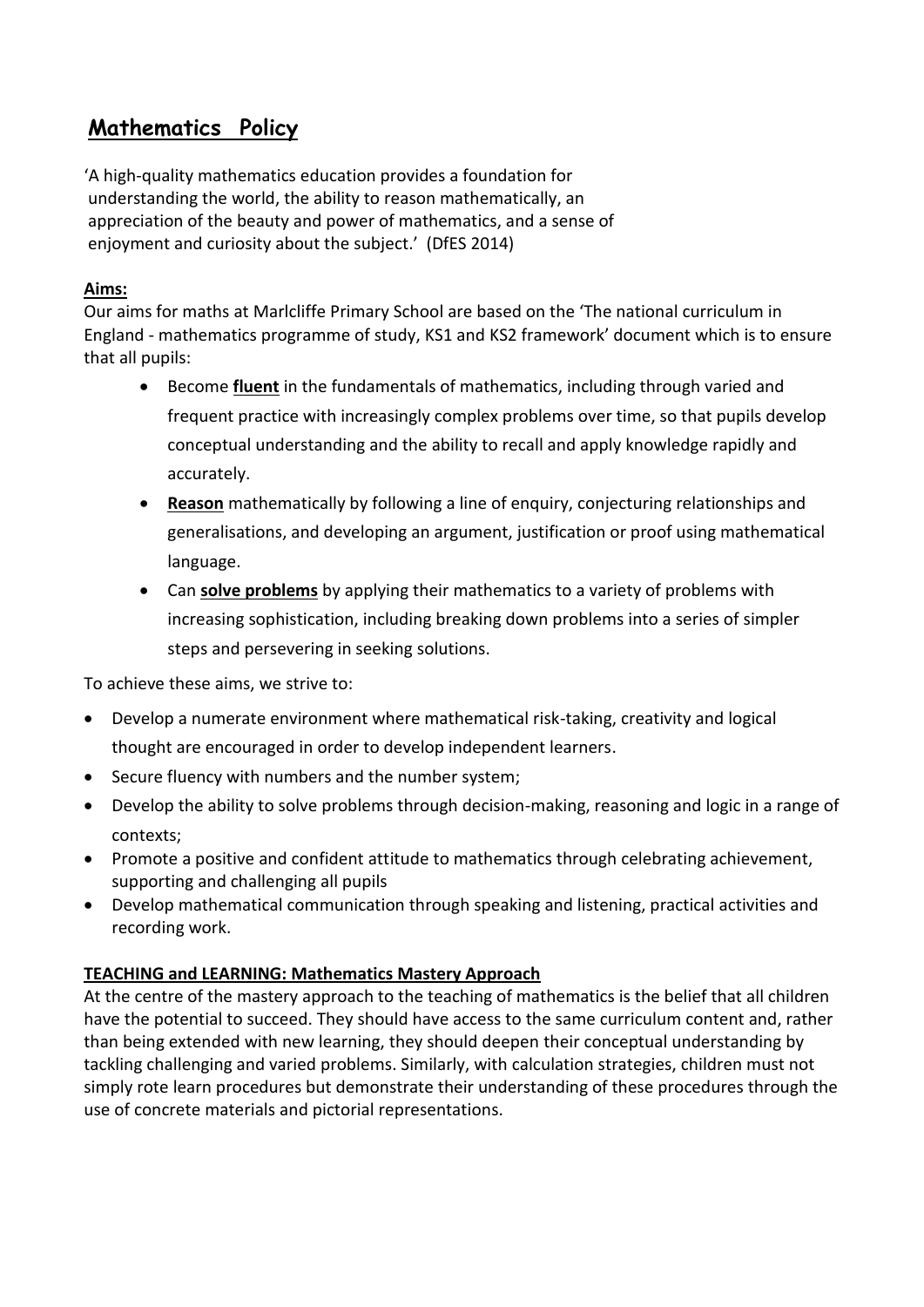At Marlcliffe School, we believe maths learning builds from a concrete understanding of concepts when children are manipulating objects. When children are able to see concepts this way they then need to understand that the same concepts can be represented pictorially. Children are then ready for abstract representation, before being able to apply their knowledge to different situations. Children should be encouraged at all times to communicate their understanding of maths so that it clarifies their thoughts.

Children's fluency in arithmetic remains of great importance, with number facts, times table facts and various strategies for calculation taught and practiced at school with support sought from parents through homework activities. A progression of skills towards efficient written calculations is developed and applied consistently in each year-group – please see Calculation policy for more details.

### **Equal Opportunities**

At Marlcliffe Primary School we teach mathematics to all children whatever their ability. Maths forms part of the school curriculum policy to provide a broad and balanced education for all children. Teachers provide learning opportunities matched to the needs of children. Work in maths takes into account the targets set for individual children in their Support Plans. Teachers provide help with maths through:

- Adapting materials to suit the needs of the child.
- Using visual and written materials in different formats.
- Providing different concrete and pictorial materials to support children's understanding
- Using ICT and other technological aids.
- Working in small groups led by teaching assistant/teacher.

#### **Mathematical Language**

The 2014 National Curriculum is explicit in articulating the importance of children using the correct mathematical language as a central part of their learning (reasoning). It is therefore essential that teaching using the strategies outlined in this policy is accompanied by the use of appropriate and precise mathematical vocabulary. New vocabulary should be introduced in a suitable context (for example, with relevant real objects, apparatus, pictures or diagrams) and explained carefully. High expectations of the mathematical language used are essential, with teachers only accepting what is correct.

#### **Early Years**

In the Foundation Stage, children are given the opportunity to develop their understanding of number, shape, space and measurement through a combination of short, formal teaching sessions as well as a range of planned structured play situations, where there is plenty of scope for exploration. Children will become competent 'counters' so that their fluency with the number system provides a foundation for mathematical understanding. They will count reliably with numbers from one to twenty, place them in order and say which number is one more or one less than a given number. Using concrete objects, they add and subtract two single-digit numbers and count on or back to find the answer. Mastery is key in the Foundation stage to set up the platform for further learning.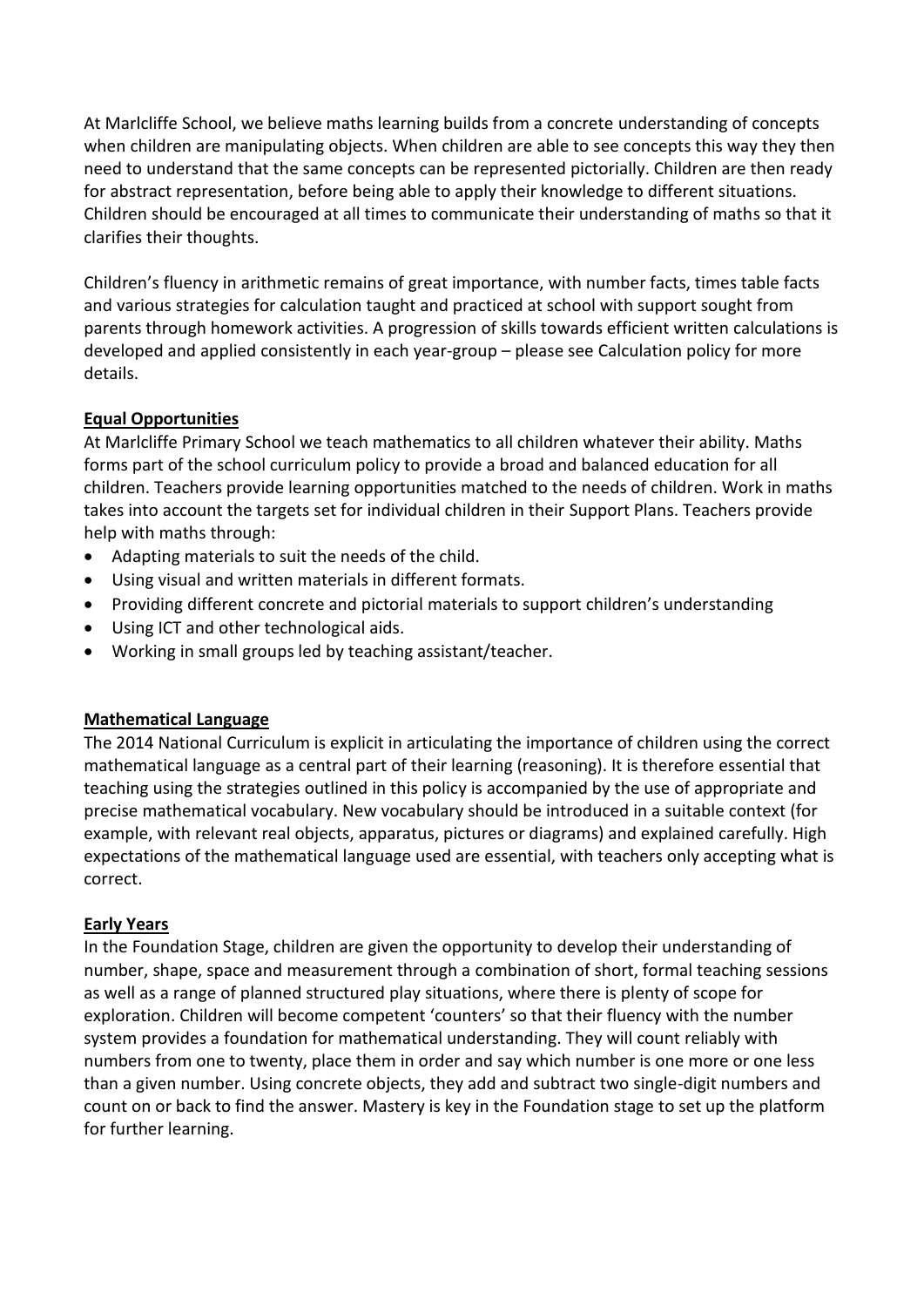#### Homework-

Foundation Stage set homework each week relating to the previous weeks learning. Parents/carers are encouraged to use concrete objects rather than pictures or numbers to solve the problems.

#### Marking and Assessment

The Foundation Stage use an online learning diary called 'Tapestry'. Staff will upload photo evidence and observations of maths learning taking place during the continuous provision and during teacher focus activities. This informs future teacher led planning and maths activities for the enhanced provision. At the end of Reception children are assessed against the maths aspects of the early learning goals; this is shared with parents/ carers and Y1 staff.

#### **Planning**

All teachers follow a termly overview plan and are encouraged to design lessons using a range of resources, including, but not limited to, the scheme of work from the White Rose Maths Hub. In keeping with the 'Teaching for mastery' approach, teachers are required to keep the class working together on the same topic, whilst at the same time addressing the need for all pupils to master the curriculum and for some to gain greater depth of proficiency and understanding. Challenge is provided by going deeper rather than accelerating into new mathematical content. Therefore, teachers are required to base their planning around their year group objectives and not to move onto a higher year group's scheme of work. Lessons should be designed and delivered to include opportunities for pupils to make rich connections across mathematical ideas to develop fluency, mathematical reasoning and competence in solving increasingly sophisticated problems. They should also apply their mathematical knowledge to science and other subjects.

#### **Assessment, marking and recording**

Each child's progress should be continually assessed and should inform day to day planning. Teachers assess by:

- Observation whilst children are engaged in a task or are specifically asked to work through a question or problem;
- Questioning and discussions with the class or group, throughout the lesson.
- Formal assessment tasks;
- Termly assessments in arithmetic and problem solving and reasoning (White Rose tests);
- Ongoing curriculum objective assessments;

At the end of each term, teachers from Years 1 to 6 record children's achievement in any standardised tests as well as their progress as seen in their books. Teacher assessment against National Curriculum objectives are entered onto School Pupil Tracker, These are used to inform target setting and pupil progress meetings are held termly to discuss how to support, challenge and target individual children's needs in mathematics and identify focus groups.

At the end of Year 2 and 6 the children sit standard assessment tasks (SATs). These are marked internally in Year 2 and externally in Year 6.

Assessment for Learning is integral to teaching and learning and should feed into teacher's planning. It should also inform any focus groups for the following day's teaching.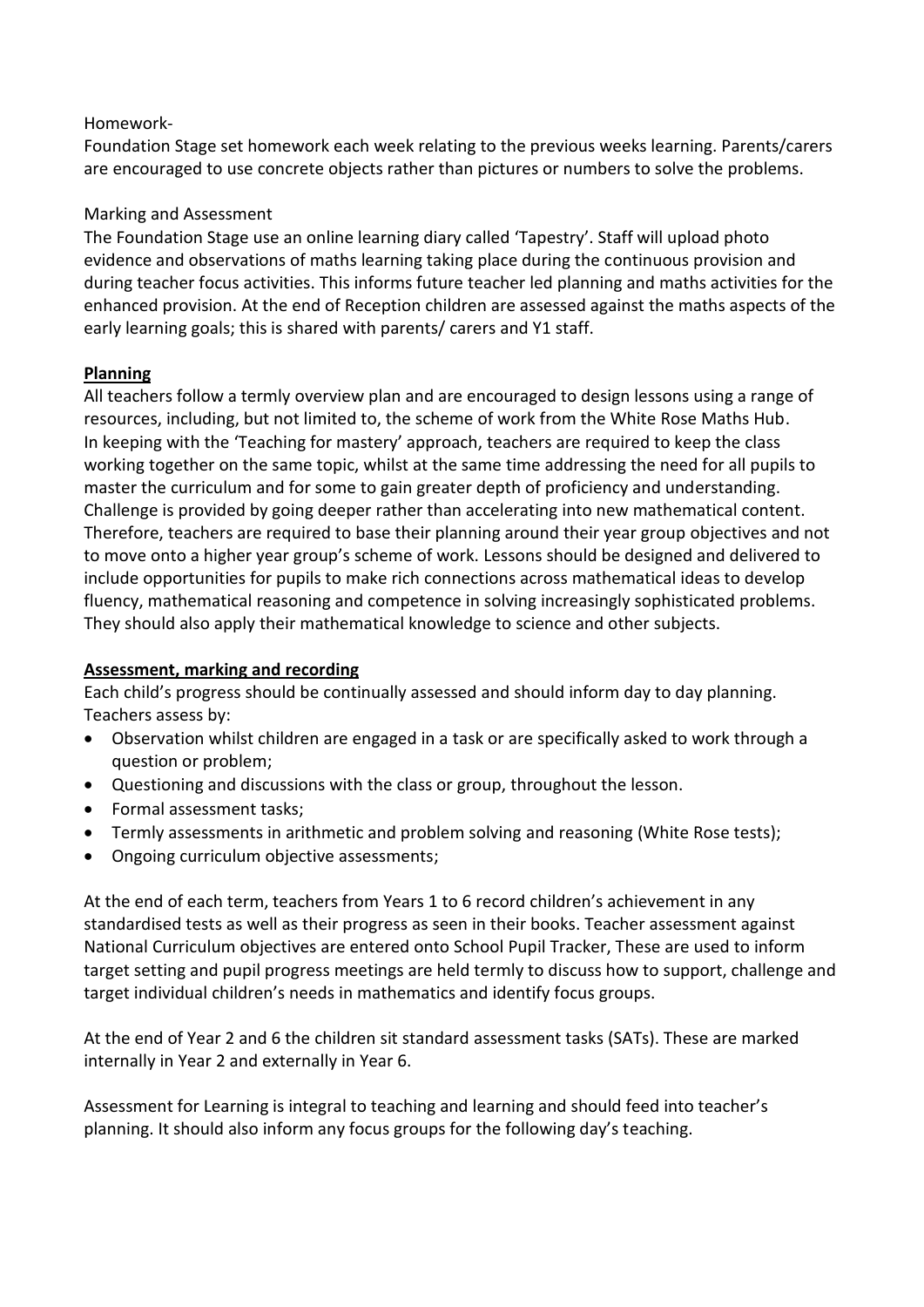Marking is an important part of assessment and feedback. Wherever possible, the child should be present when given feedback. The most important 'marking' is informal diagnostic assessment during the lesson. In Maths, marking symbols will be used following the whole school marking policy. Also included in marking there should be an indication of whether the child has worked independently, with support, or using resources.

#### **Presentation**

Work should always start with a date and learning intention (WALT). Books are to be seen as 'work' books and the recording of working and thinking is encouraged! We encourage clear layout of calculations to minimise errors in accordance with the calculation policy when using written methods. Squared maths books are used. Worksheets must be dated and where possible, stuck in books, if not stored in a maths folder.

#### **Resources**

Each class should have a well-maintained stock of core resources:

- Numicon including boards, pegs and shapes
- Cuisenaire rods
- Dice and counters
- Rapid recall boards

Other mathematical resources are kept centrally.

Children will have access to these in all lessons and have the choice of when to use the concrete resources to provide visual and kinaesthetic support. We also have access to computer software such as the Numicon Whiteboard program, White-rose interactive flipchart and ITPs.

There should be a maths working wall in every class which should reflect current learning and be actively used in maths lessons.

#### **Homework**

A weekly homework task is set throughout the school. In Key Stage 1, activities are set weekly for children to work alongside parents on current objectives. In Key Stage 2, maths homework is set weekly in a homework book that supports in class learning. Children who find it difficult to complete homework are supported in school through clubs.

#### **Monitoring and review**

Monitoring of the standards of the children's work and the quality of teaching is the responsibility of the Maths Subject Leader and SLT. The Math Subject Leader also supports colleagues in teaching Maths, keeping up to date in current developments in the subject, and providing a strategic lead and direction for the subject.

#### **Progression in Calculations**

The calculation policy provides clear examples of methods which show progression in calculations.

This calculation policy is based on the CPA (concrete-pictorial-abstract) approach - a key component of the mastery approach.

Concrete - we use physical resources to bring the maths to life e.g. numicon, base 10, counters.